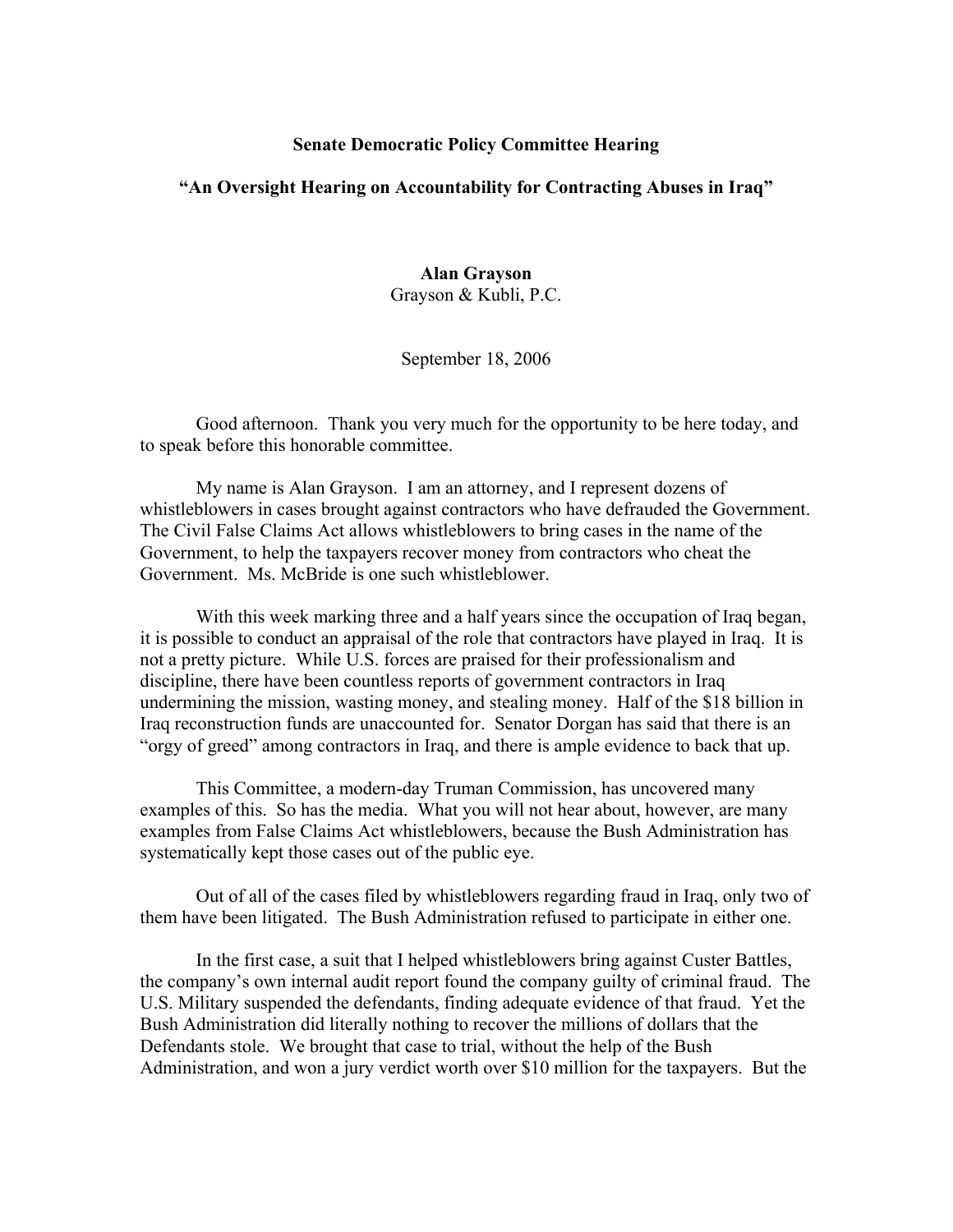judge ruled that the Bush Administration had messed up the contract paperwork, and now the issue is on appeal.

The second case is Ms. McBride's complaint against Halliburton. Her case was filed well over a year ago. The Bush Administration sat on it for that period, investigated only one of the five allegations of fraud in her complaint, and then – without explanation – refused to participate.

In both the Custer Battles case and the Halliburton case, the defendants' intimate connections with the Bush Administration are well-known.

As for all of the other whistleblower cases filed against contractors alleged to have defraud the U.S. Government in Iraq, after three and a half years the Bush Administration perpetuates the masquerade that it is "investigating" these cases. The False Claims Act provides that these cases must be brought under seal, and gives the Administration 60 days to investigate. That 60 days became 60 weeks, and is now approaching three or more years in some cases. Obtaining one extension after another for these court-ordered seals permits the Bush Administration to keep these cases out of sight indefinitely. The last thing that the Administration wants, it appears, is more bad news coming out of Iraq, and it is willing to throw a monkey wrench into the machinery of justice to prevent that.

As a result, the Bush Administration has not litigated a single case against a contractor alleged to have defrauded the U.S. Government in Iraq. It has obtained one guilty plea from a Halliburton employee, however – but for defrauding the company, not the U.S. Government.

As one reporter on this beat recently noted, the U.S. military has been spending over \$1 billion a week in Iraq, but DoD's Inspector General has had zero inspectors on the ground since at least October 2004.

A few months ago, the Wall Street Journal was kind enough to say that I am conducting a one-man war against contractor fraud against Iraq. I keep wondering when we will see reinforcements. President Bush twice took an oath of office to see that the laws are faithfully executed. Regarding fraud in Iraq, it is plain and simple – he has violated that oath.

An earlier wartime President, Abraham Lincoln, had this to say about war profiteers, when he proposed enactment of the whistleblowers' False Claims Act, seven score and three years ago:

"Worse than traitors in arms are the men who pretend loyalty to the flag, feast and fatten on the misfortunes of the Nation, while patriotic blood is crimsoning the plains of the South, and their countrymen moldering the dust."